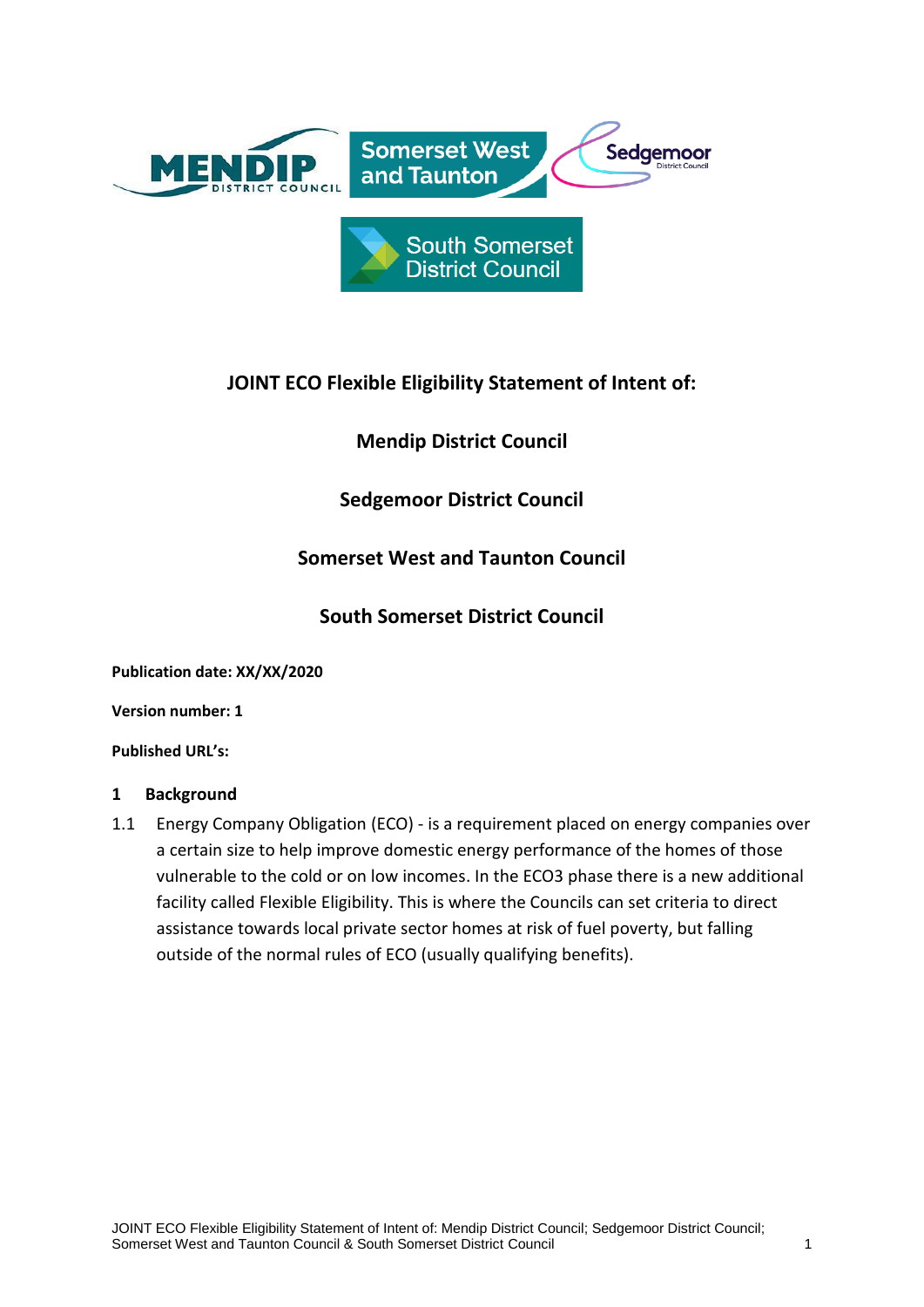1.2 Following broad guidance from the department for Business Energy and Industrial Strategy (BEIS), the Councils can access Flexible Eligibility funds on the production of this Statement of Intent. This allows the Councils to set qualifying criteria to target local residents at risk of from fuel poverty. Residents meeting these agreed criteria, subject to the appropriate Council issuing a signed Declaration and a favourable survey report (para 2.7 below) may be assumed eligible by Energy Companies for ECO funded energy efficiency improvements.

## **2 Introduction**

2.1 Fuel poverty can cause low income households to live in cold homes which have a negative impact on their health and wellbeing. This is particularly the case for vulnerable households with a cold related illness. In 2017, there were 20,305 fuel poor households in Somerset (using the Low Income High Costs (LIHC) definition). The table below shows the split between the four district local authorities in 2017<sup>1</sup>.

| <b>LA Name</b> | <b>Estimated number</b><br>of households | <b>Estimated number of fuel</b><br>poor households | <b>Proportion of</b><br>households fuel poor<br>(%) |
|----------------|------------------------------------------|----------------------------------------------------|-----------------------------------------------------|
| Mendip         | 49,996                                   | 5,370                                              | 10.7%                                               |
| Sedgemoor      | 52,808                                   | 5,706                                              | 10.8%                                               |
| Somerset West  |                                          |                                                    |                                                     |
| and Taunton    | 67,934                                   | 7,329                                              | 10.8%                                               |
| South Somerset | 75,323                                   | 7,900                                              | 10.5%                                               |

2.2 Those most affected by cold homes: households where somebody is older, has a disability and whose health conditions are worsened by cold or damp homes. Somerset has an aging population and higher proportion of people with disabilities. Amongst the 65-74 age group, the annual rate of growth is estimated at 3.4%, five times the average growth rate. One in six of the population identified themselves as having a long-term health problem or disability, which limited their day-to-day activity (2011 Census).

<sup>1</sup> <sup>1</sup> See<https://www.gov.uk/government/collections/fuel-poverty-sub-regional-statistics>

JOINT ECO Flexible Eligibility Statement of Intent of: Mendip District Council; Sedgemoor District Council; Somerset West and Taunton Council & South Somerset District Council 2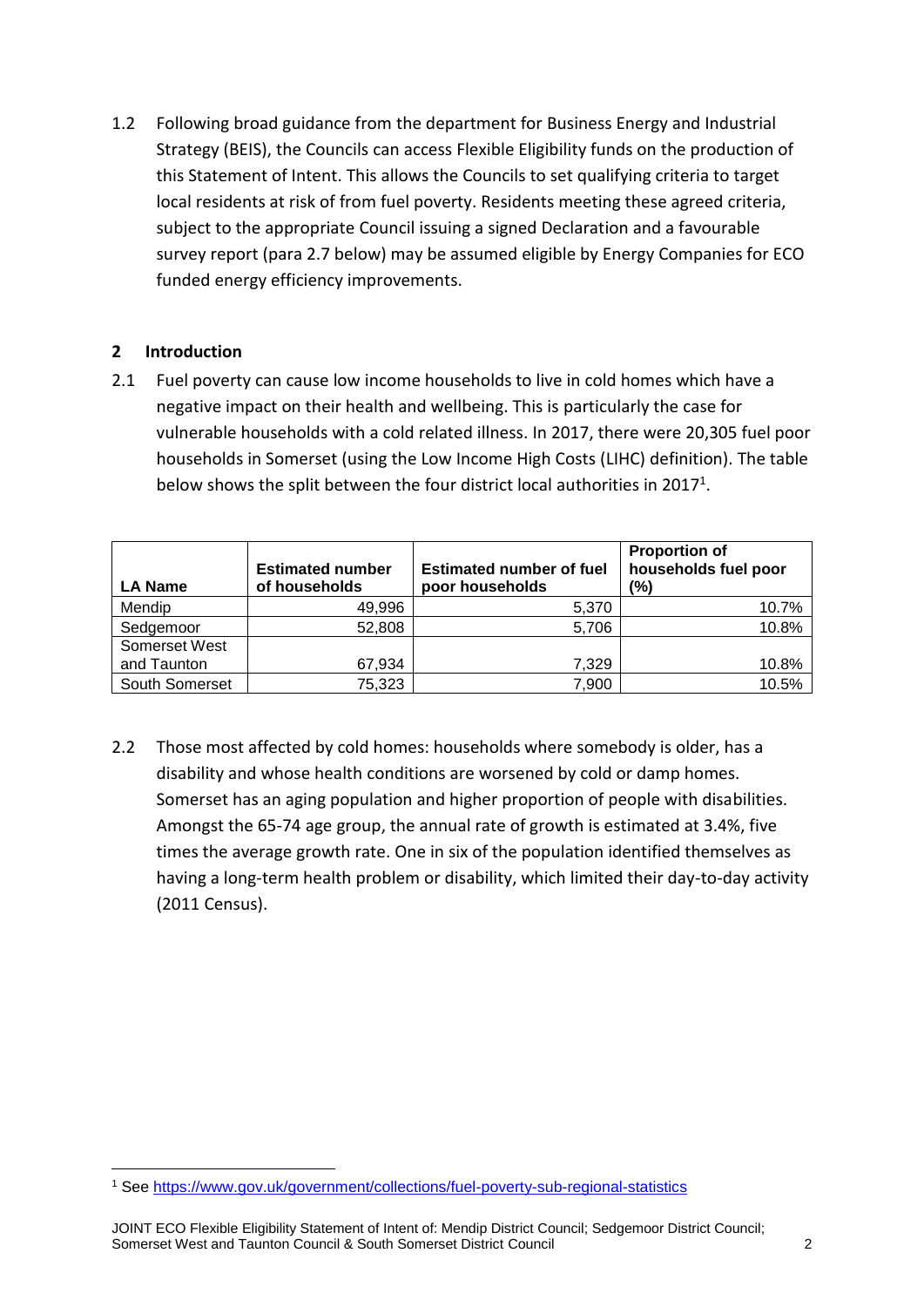- 2.3 Those within the latter category and living in the most rurally isolated areas of Somerset with less access to services. Many parts of Somerset rank amongst England's lowest population density, meaning that vulnerable households living in these very rural areas (often in homes without access to gas) have even less mainstream support than households living elsewhere. In addition, there are estimated to be 10,310 households in Somerset who are without gas central heating (currently the most efficient form of heating available), living within the 25% most deprived areas in the UK, but who could be connected to the gas network.
- 2.4 ECO flexibility will support the delivery of national fuel poverty targets to improve the EPC ratings of households in fuel poverty. This statement of intent will also help deliver the aims of the Somerset Housing Strategy which facilitates a partnership approach to the delivery of sustainable, warm and healthy homes for all Somerset residents. The framework has been developed by the Somerset Strategic Housing Partnership which includes all four Councils and Somerset County Council that represents the Somerset Clinical Commissioning Group (CCG).
- 2.5 The Councils each have a legal duty to improve the health and wellbeing of residents and to reduce the differences in health outcomes between the populations they serve. Housing is a key factor that affects people's health. Evidence shows that poor housing conditions cause accidental injury, make existing health conditions worse, make treating health conditions difficult and have a huge social impact upon the ability of individuals to achieve their potential in education or employment.
- 2.6 The eligibility criteria have been designed to support fuel poor activity in Somerset with a particular focus on the areas previously identified in the Council's respective HECA reports and those homes identified in 2.3 and 2.4 above.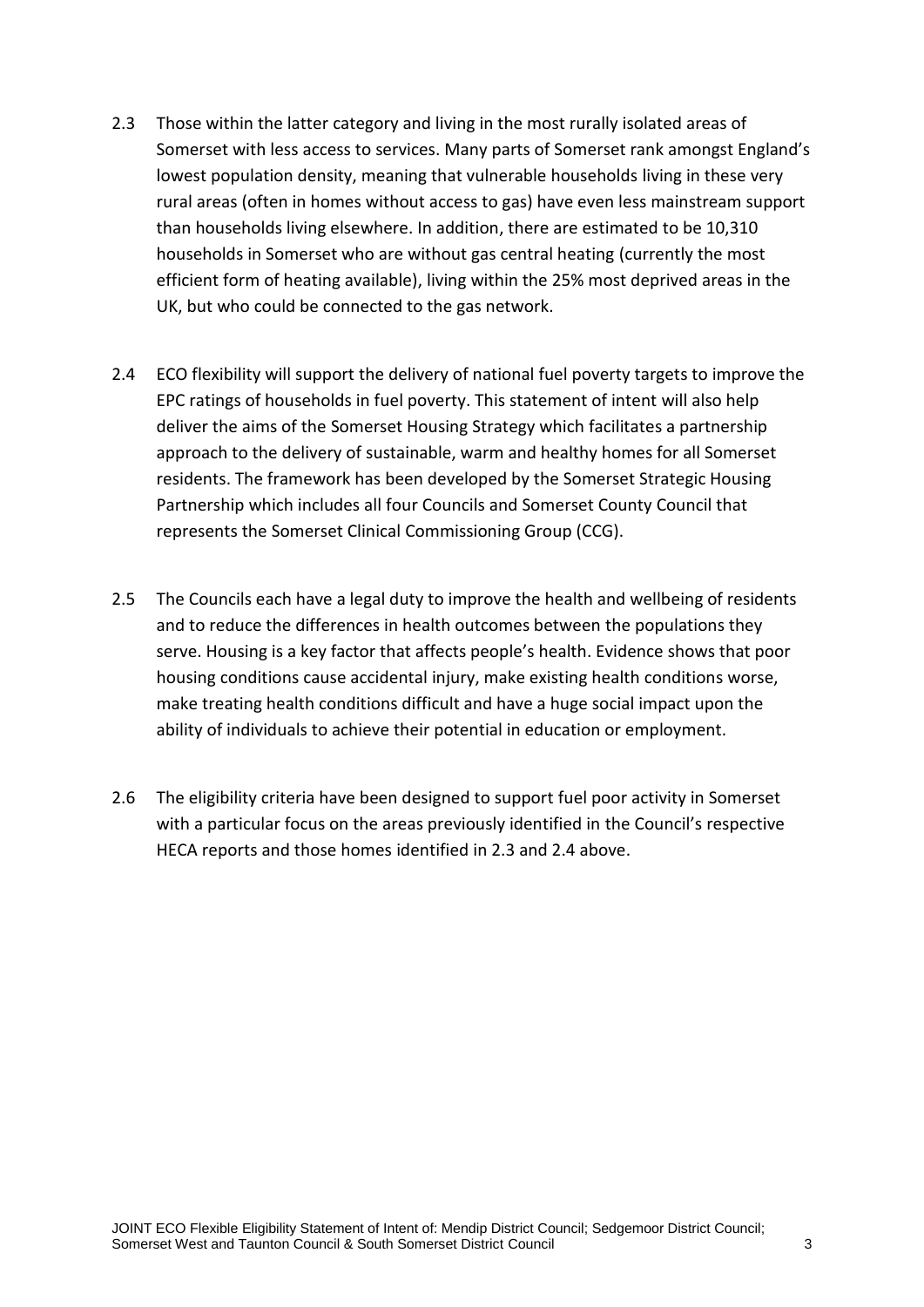2.7 Referrals made under ECO flexibility will be subject to the same market conditions as wider ECO energy efficiency work; as such a local authority declaration does not guarantee that the measure will be viable. The final decision will depend upon the survey by the obligated suppliers or their agents/contractors.

### **3 How the LA intends to identify eligible households**

- 3.1 ECO Flexible eligibility is available to private sector households, including owner occupiers and private tenants, in line with the Government's guidance (ECO: Help to Heat Flexible Eligibility p1). All potentially eligible households will need to apply through the Home Energy Team at the Centre for Sustainable Energy in order to be assessed (0800 082 2234 or [https://www.cse.org.uk/advice/contact-us\)](https://www.cse.org.uk/advice/contact-us).
- 3.2 The Home Energy Team will check eligibility in their initial conversation with the resident; they will also check that the resident is happy for their data to be stored and shared with a third party. The eligibility information will be recorded on a secure customer record management system (CRM). The Councils will issue regular Declarations to its Delivery Partners setting out those households that are eligible. The Delivery Partner will pass this information onto their ECO supplier according to the ECO application process.



### 3.3 There are three pathways to eligibility.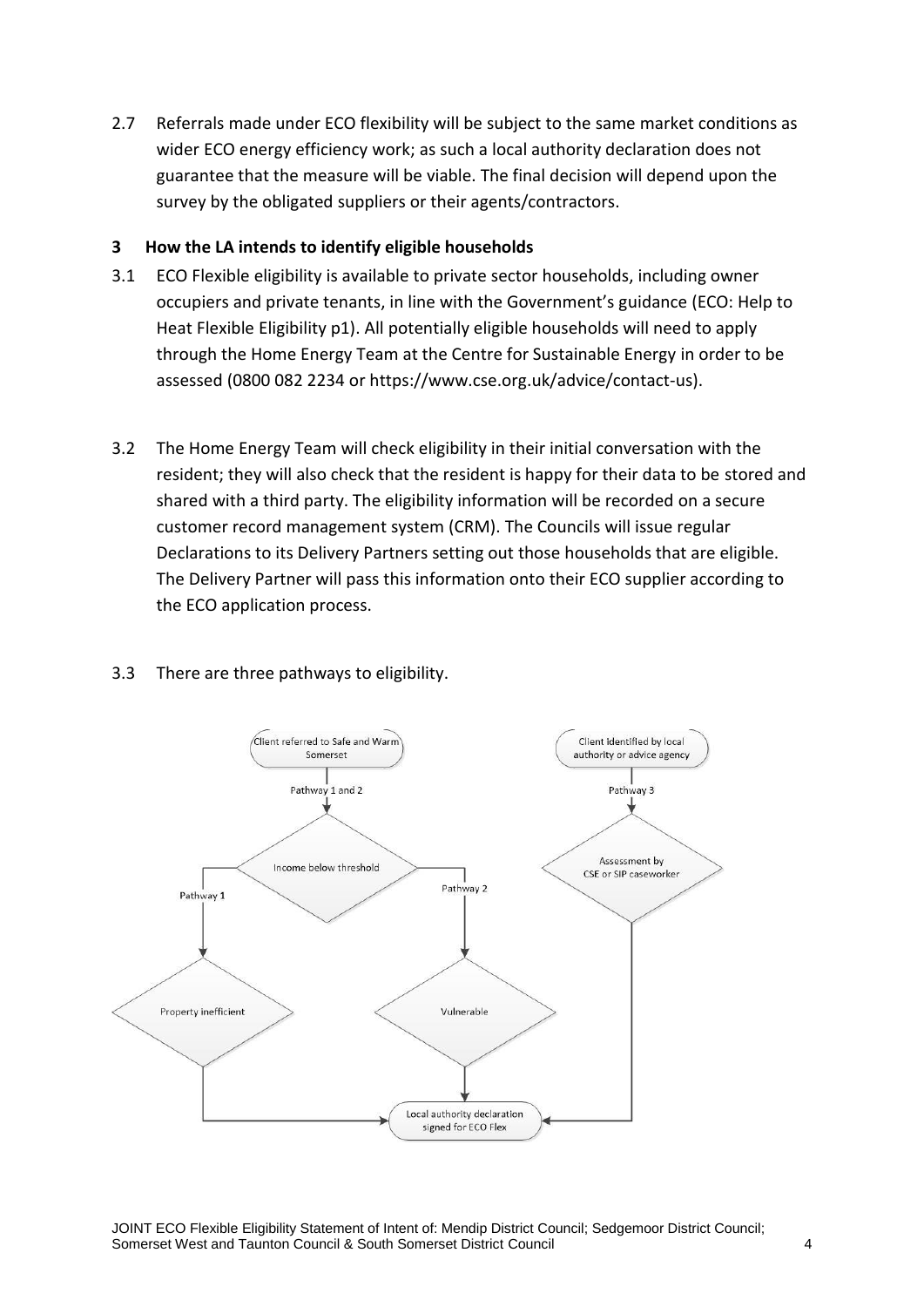### **3.4 Pathway 1: Income and Property**

The Councils will each identify in the administrative districts they serve eligible households\*in fuel poverty as those that:

i) have a net income of £30,000 or less AND less than £30,000 in savings of any kind;

and

ii) score 35 or above in their responses to the following high cost questions:

| Does the home use a boiler?     | Yes                         |    |
|---------------------------------|-----------------------------|----|
|                                 | No                          | 5  |
| Property is a park home         | Yes                         | 35 |
|                                 | No                          | 0  |
| Has unfilled cavity walls?      | Yes                         | 35 |
|                                 | No                          | 0  |
| Was the home built before 1964? | Yes                         | 25 |
|                                 | No                          |    |
| What is the main fuel type?     | Mains gas                   | ∩  |
|                                 | Electricity (not heat pump) | 30 |
|                                 | Other                       | 20 |

iii) exceptional cases, not meeting the requirements above, will be considered on a case by case basis.

\*Eligibility does not guarantee funding (see paragraph 3.7)

### **3.5 Pathway 2: Income and health**

The Councils will also each identify in the administrative districts they serve, eligible households\* on low income and vulnerable to the effects of cold, as those that:

i) have a net income of £30,000 or less AND less than £30,000 in savings of any kind; and

ii) have one or more members:

- with a limiting long term or terminal illness
- with a disability
- who are 60 years or over
- who are dependent children of 16 or under; or under 20 and in full-time education or approved training

iii) exceptional cases, not meeting the requirements above, will be considered on a case by case basis.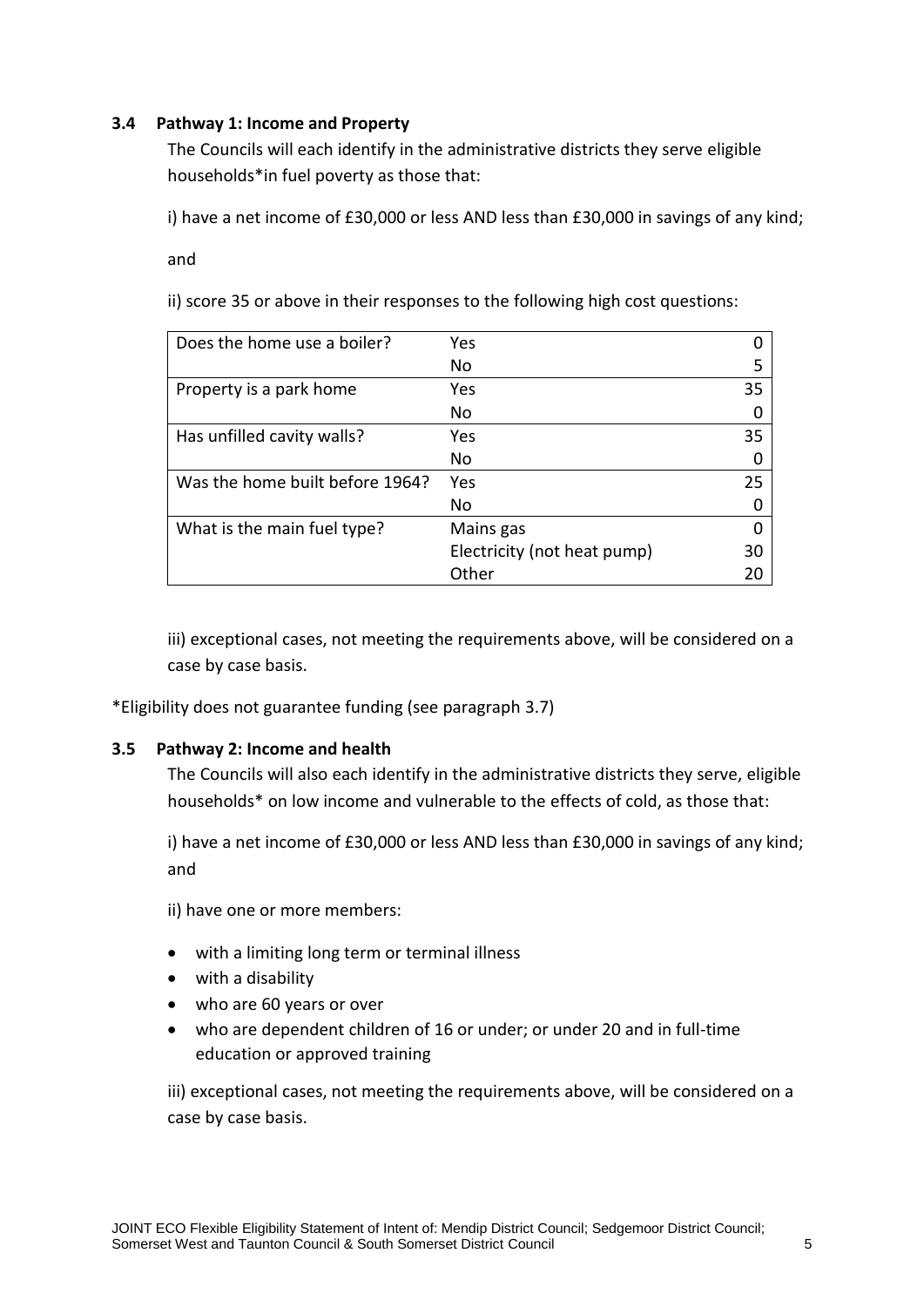\*Eligibility does not guarantee funding (see paragraph 3.7). The Councils have undertaken a full Equalities Impact Assessment which has taken into account all of the protected groups. This can be made available on request.

### **3.6 Pathway 3: Caseworker assessment as part of frontline support**

Somerset Safe & Warm and Somerset Independence Plus are jointly delivering a fuel poverty service to the County of Somerset. Case workers for these organisations will be able to make a direct assessment of someone's personal circumstances and deem them in fuel poverty and vulnerable to the cold. This assessment may include, but may not be limited to; household income; household expenditure relative to income; and location i.e. IMD score for the Lower Super Output Area (LSOA) area of residence. **N.B.** There is not a qualifying list of LSOA's which agents/contractors can use to target households.

3.7 The final decision on whether any individual household can benefit from energy saving improvements under Affordable Warmth will be made by the obligated ECO suppliers or their agents/contractors. Inclusion in a Declaration, issued by each of the Councils as appropriate to a supplier, will not guarantee installation of measures, as the final decision will depend on: i) survey carried out by suppliers agents/contractors and installation costs calculated; ii) the energy savings that can be achieved for a property; and iii) whether suppliers have achieved their targets or require further measures to meet their ECO targets.

## **4 Contractor requirements**

- 4.1 Contractors will need to demonstrate that they have a direct contractual relationship with an energy supplier to deliver the ECO. Furthermore they will need to be PAS 2035 or Trustmark certified.
- 4.2 Upon approval (see 7.2) contractors will be required to purchase credit for their future declarations and maintain a minimum credit balance of at least the value of a dual measure; further details will be provided to contractors on approval.

## **5 Acting on behalf of another local authority**

5.1 Sedgemoor District Council will be acting on behalf of Mendip District Council, Somerset West and Taunton Council and South Somerset District Council as the Accountable Body for the purposes of the Warm Homes Project and has been granted delegated authority to consider and sign Declarations for and on behalf of any other Council for the joint ECO Flexible Statement of Intent.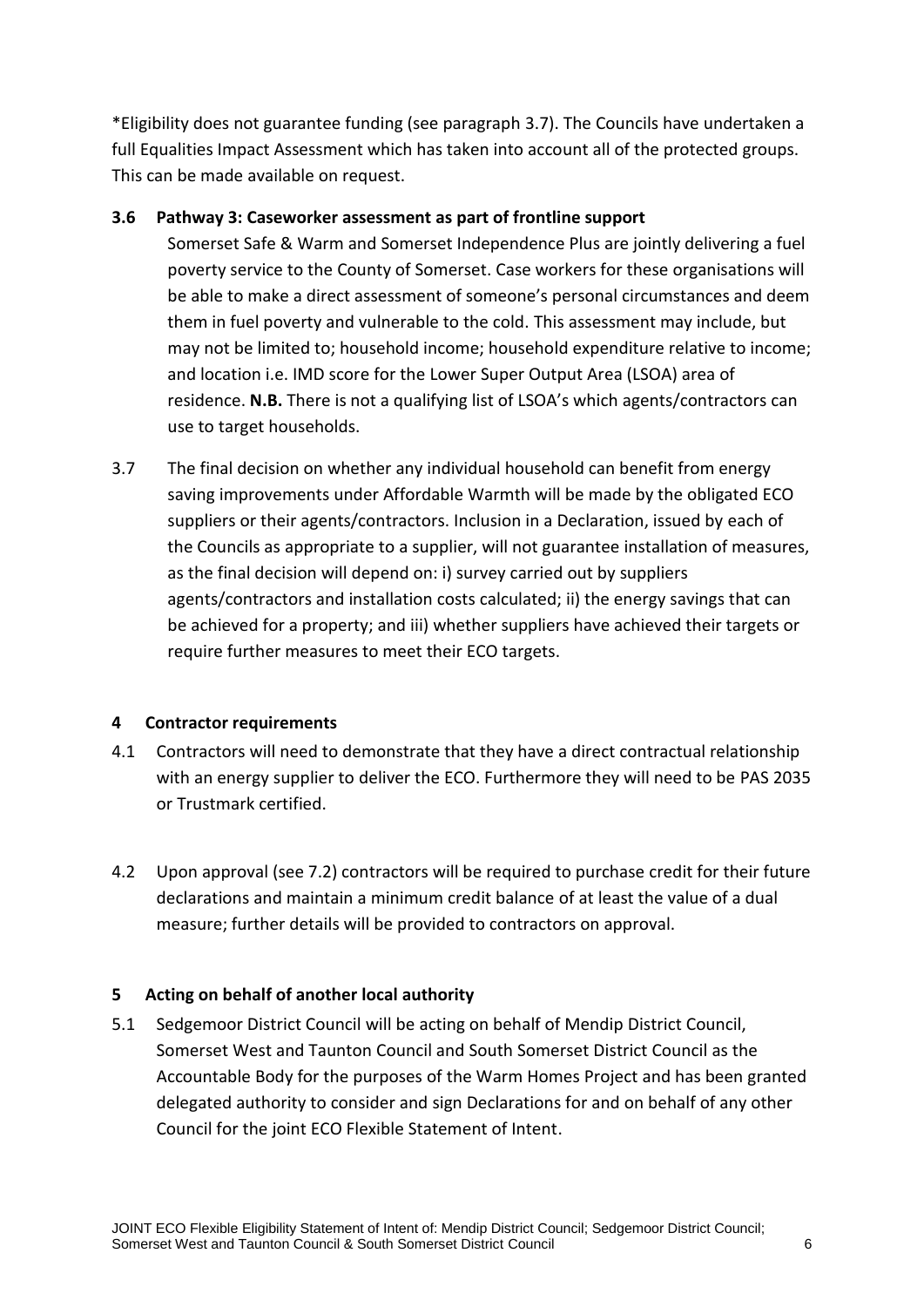### **6 Governance**

6.1 At Sedgemoor District Council, Somerset Independence Plus sits within the Housing, Communities and Wellbeing Group. The Declaration of households who meet the relevant Council's Flexible Eligibility criteria for the joint statement of intent for the named district authorities will be signed off by Teresa Harvey (Assistant Director) Sedgemoor District Council or Christian Trevelyan Sedgemoor District Council.

### **7 Referrals**

- 7.1 All potentially eligible households will need to apply for ECO Flex through the Home Energy Team at the Centre for Sustainable Energy. There is an administration fee of £50 for a single measure and £100 for a dual measure per property for all ECO Flex declarations (to be paid by the installer or energy supplier installing the measure) at no cost to the householder.
- 7.2 If you are an installer or managing agent and you wish to process ECO Flex declarations then you will need to contact the Centre for Sustainable Energy and sign their Code of Conduct (contact [ecoflex@cse.org.uk](mailto:ecoflex@cse.org.uk) for more information). They will then process the applications in line with the BEIS guidance including contacting the household to check their eligibility and then preparing the declarations for sign-off. The information will be passed to their ECO supplier according to the ECO application process.
- 7.3 Householders who believe they may be eligible for ECO Flex should contact the Home Energy Team directly (0800 082 2234 or [https://www.cse.org.uk/advice/contact-us\)](https://www.cse.org.uk/advice/contact-us). The Home Energy Team will check eligibility in their initial conversation with the resident; they will also check that the resident is happy for their data to be stored and shared with a third party for the purposes of the scheme. The eligibility information will be recorded on a secure CRM. A referral will then be made to an obligated supplier or installer who has signed the Code of Conduct.
- 7.4 Households that are eligible under flexible eligibility may be identified through a number of referral routes and partners. The Home Energy Team provides impartial energy advice to residents of Somerset. Organisations who work with vulnerable low income households will be able to refer households to the service for assessment. The following details the types of organisations and front line staff who actively make referrals in Somerset:
	- Somerset Independence Plus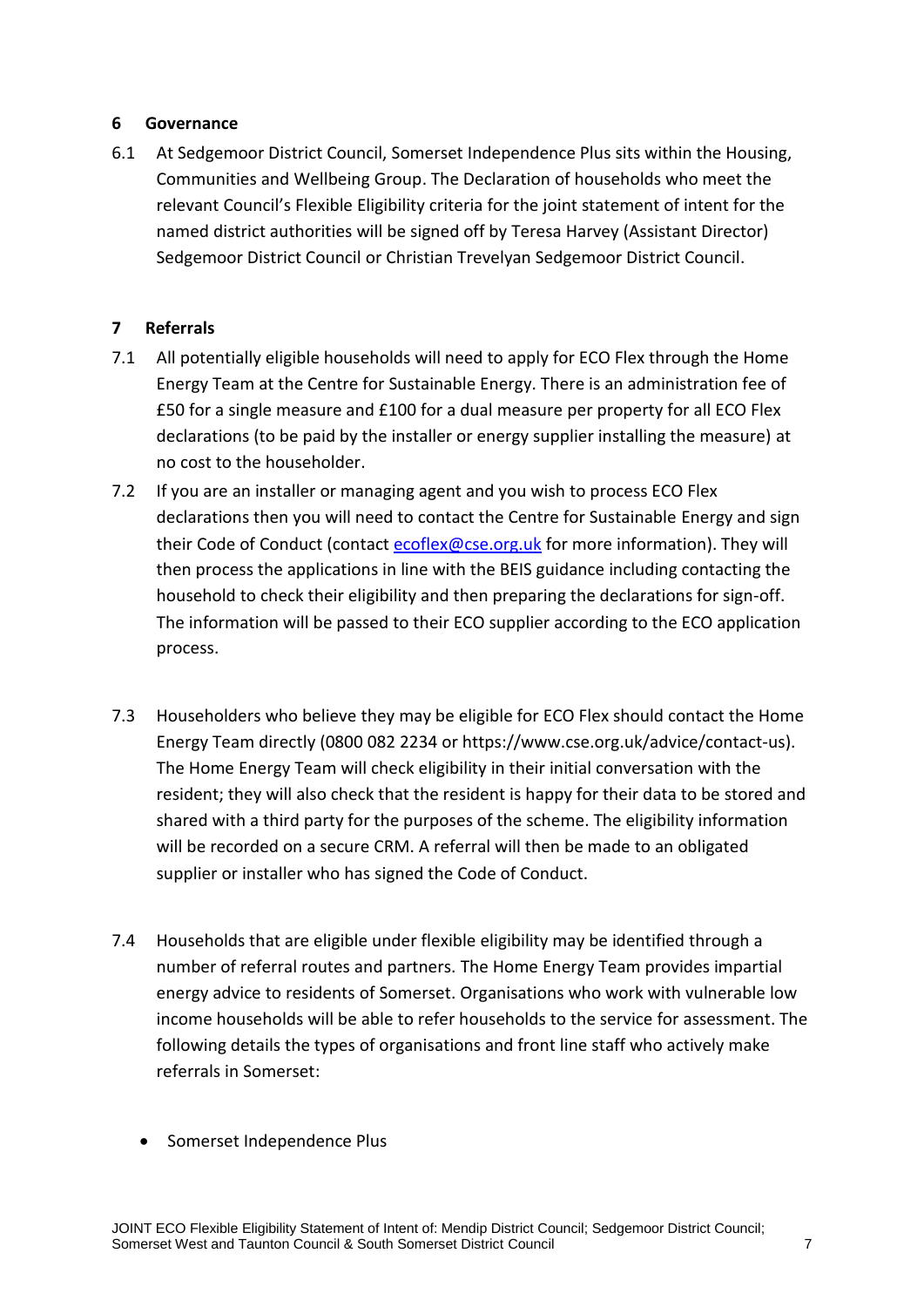- Arm's Length Management Organisation operating in each of the Councils served. For example, for Sedgemoor District Council this is Homes in Sedgemoor
- Wessex Resolutions CIC
- Third sector organisations i.e. the voluntary and community sector. Including Community Council for Somerset, Age UK
- Citizens Advice Bureaus
- Red Cross Home from Hospital and handy man services
- Credit Unions
- GP practices and frontline health staff
- **•** Fire Service
- Parish &Town Councils
- Village agents
- **•** Housing Associations

### **8 Evidence, monitoring and reporting**

- 8.1 The Home Energy Team will use its secure CRM to collate information on households which are eligible for ECO flexibility. The service will provide each Council with a monthly report detailing eligible householders and the reasons for approval. The following summarises the information to be collated to confirm eligibility:
	- The EPC if already present for the householder i.e. showing the wall construction, property age etc.
	- A self–declaration form signed by the householder confirming their eligibility based on the pathways set out above
- 8.2 The energy supplier that provides ECO funding is still required to collect all evidence associated with the necessity for a measure e.g. that the cavity wall is appropriate, the boiler is broken etc. The declaration of eligibility is not a substitute for this evidence and the Councils would expect this information to be collected and made available to Ofgem on request.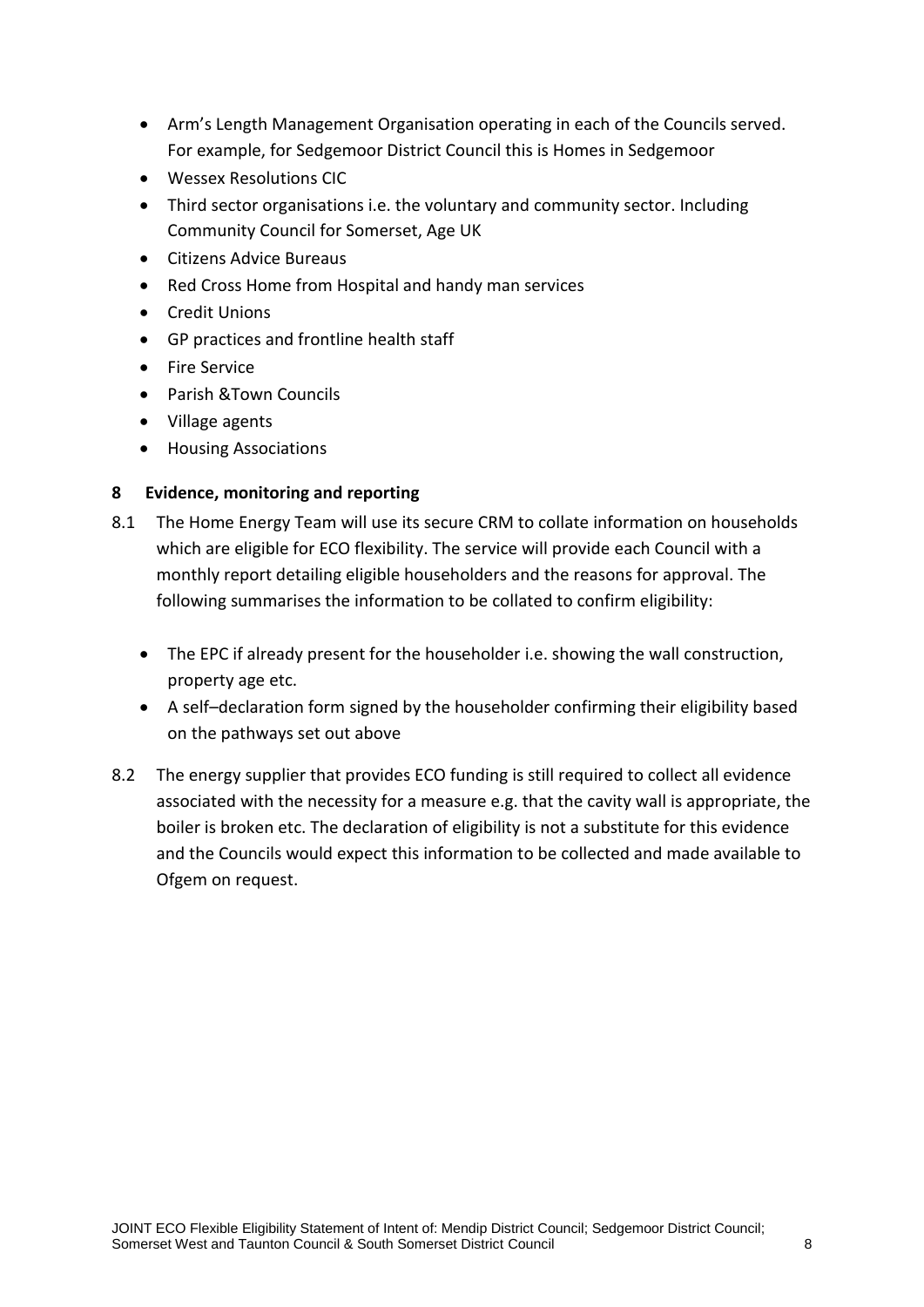### **9 Data Protection**

- 9.1 The Councils are committed to working within the bounds of the Data Protection Act 2018 (the DPA 2018) and General Data Protection Regulation (GDPR).
- 9.2 Residents should note that:
- 9.2.1 In order to fully assess eligibility and deliver the services described in this Statement of Intent, the written consent to the sharing of personal, financial and health details will be required at the outset from both the resident, the parent or guardian of all resents under the age of 18 living with them and from all other persons over the age of 18 in the same household:
- 9.2.2 The delivery of the services described may necessarily require the sharing of personal, financial and health information between the Councils, CSE and/or with the other agencies referred to paragraph 7.4 above:
- 9.2.3 Contractors undertaking works to a residence should only be provided with a contact name and address:
- 9.2.4 Anonymised information will be provided by each Council to ECO and central government:
- 9.2.5 The Councils are legally obliged to comply with the Freedom of Information Act and the Environmental Information Regulations.

### **10 Fraud and Bribery**

The Councils each have a clear commitment and responsibility to minimise the possibility of fraud or other misuse of public money and assets. It pledges to take all action necessary to identify such cases and pursue the recovery of losses and the punishment and those responsible.

10.1 An applicant who tries to fraudulently claim support by falsely declaring their circumstances, providing a false statement or evidence in support of their application, may have committed an offence.

### **11 Safeguarding**